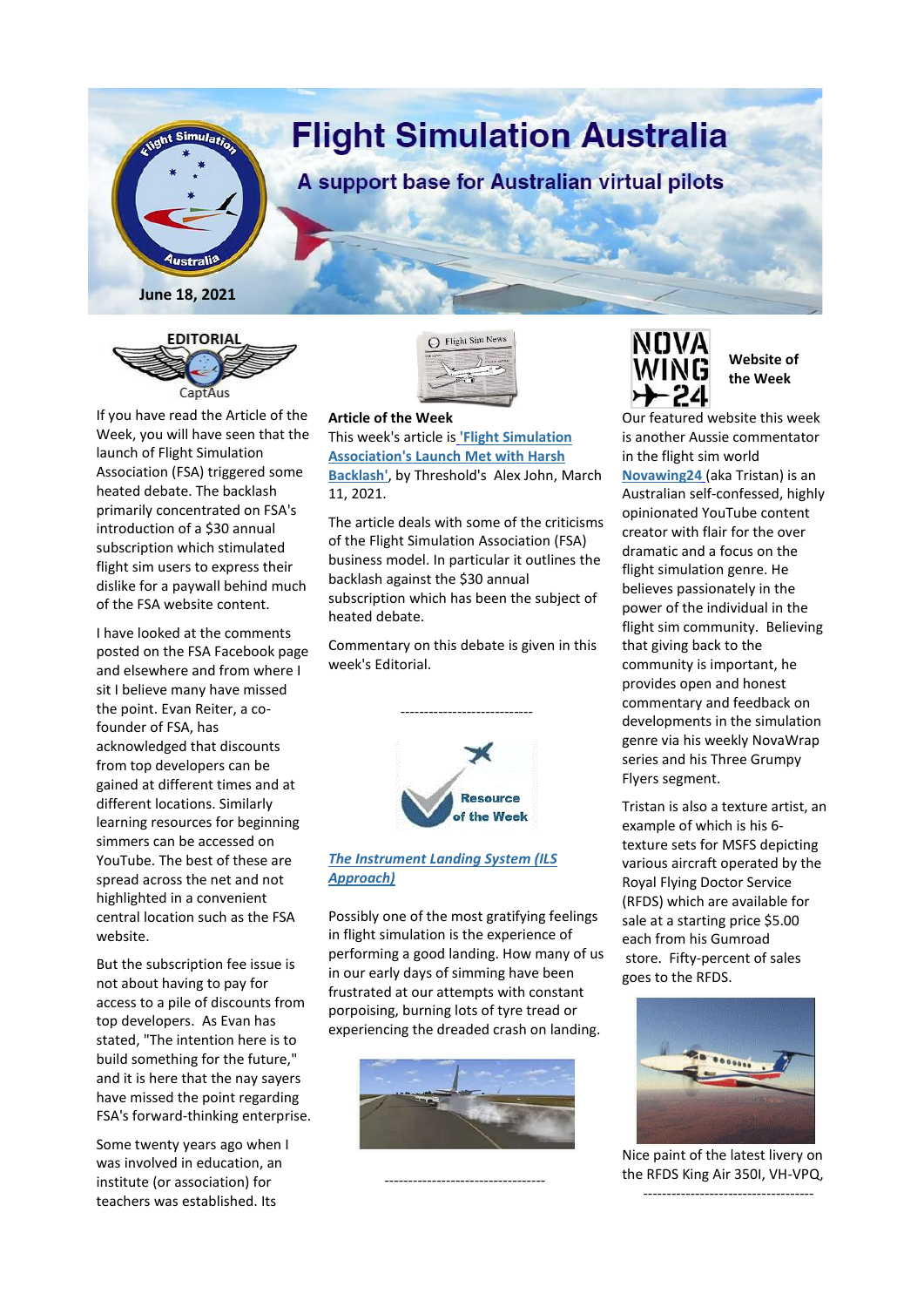primary function to ensure only registered teachers practice, develop the standards of professional practice, support teachers in their first two years of teaching and maintain standards in pre-service teacher education courses. It acts as a supporting voice for the whole teaching profession.

I recall well the outcry that took place when many teachers riled against the requirement for a \$75 annual registration fee. "What can the Institute do for me" was the common cry. Those who cried loudest thought more about their hip pocket than the advancement of the profession in which they practiced. At the time a prevailing attitude existed that teachers were independent agents once the classroom door was closed. This was detrimental to the profession as a whole.

Those who complained could not see the big picture: the maintenance of standards, ongoing professional development, the advancement of the profession as a whole, and, most importantly, improved outcomes for students.

A similar situation exists with the debate over a registration fee for FSA membership. FSA's long-term objective is 'to build a community-driven organization that can help grow the hobby . . . to achieve the type of advocacy shown by real-world pilot organizations.' The subscription fee goes towards the advancement of this aspiration and subscribers support the mission to grow the community.

Flight simulation is no different to any other pastime considered as a hobby or interest. People have no hesitation in paying hundreds or even thousands of dollars to be members of sporting clubs, or even professional associations. Such fees cover the cost of providing services to its members and in large part are not-forprofit organisations. So, a mere



## *The [Instrument](https://3824fed8-18d8-4769-be3b-46b72a5b8caf.filesusr.com/ugd/8e6da7_d9ead0f2fe9c439fa4abe3583da3c382.pdf) Landing System (ILS [Approach\)](https://3824fed8-18d8-4769-be3b-46b72a5b8caf.filesusr.com/ugd/8e6da7_d9ead0f2fe9c439fa4abe3583da3c382.pdf)*

Possibly one of the most gratifying feelings in flight simulation is the experience of performing a good landing. How many of us in our early days of simming have been frustrated at our attempts with constant porpoising, burning lots of tyre tread or experiencing the dreaded crash on landing.



Well a smooth, controlled landing, or 'greaser', is achievable. When it comes to landing an aircraft under IFR conditions there are two types of approaches – precision and non-precision approaches. In this module we look at, in some detail, the precision approach utilising the instrument landing system (ILS) approach. We will look at the components of the ILS and how to fly the approach and also examine the charts associated with performing one. This theoretical tutorial section is followed up by a practical step-by-step application of this type of landing in the FS default Boeing 737-800 in a flight from Canberra to Melbourne, Australia.

-------------------------